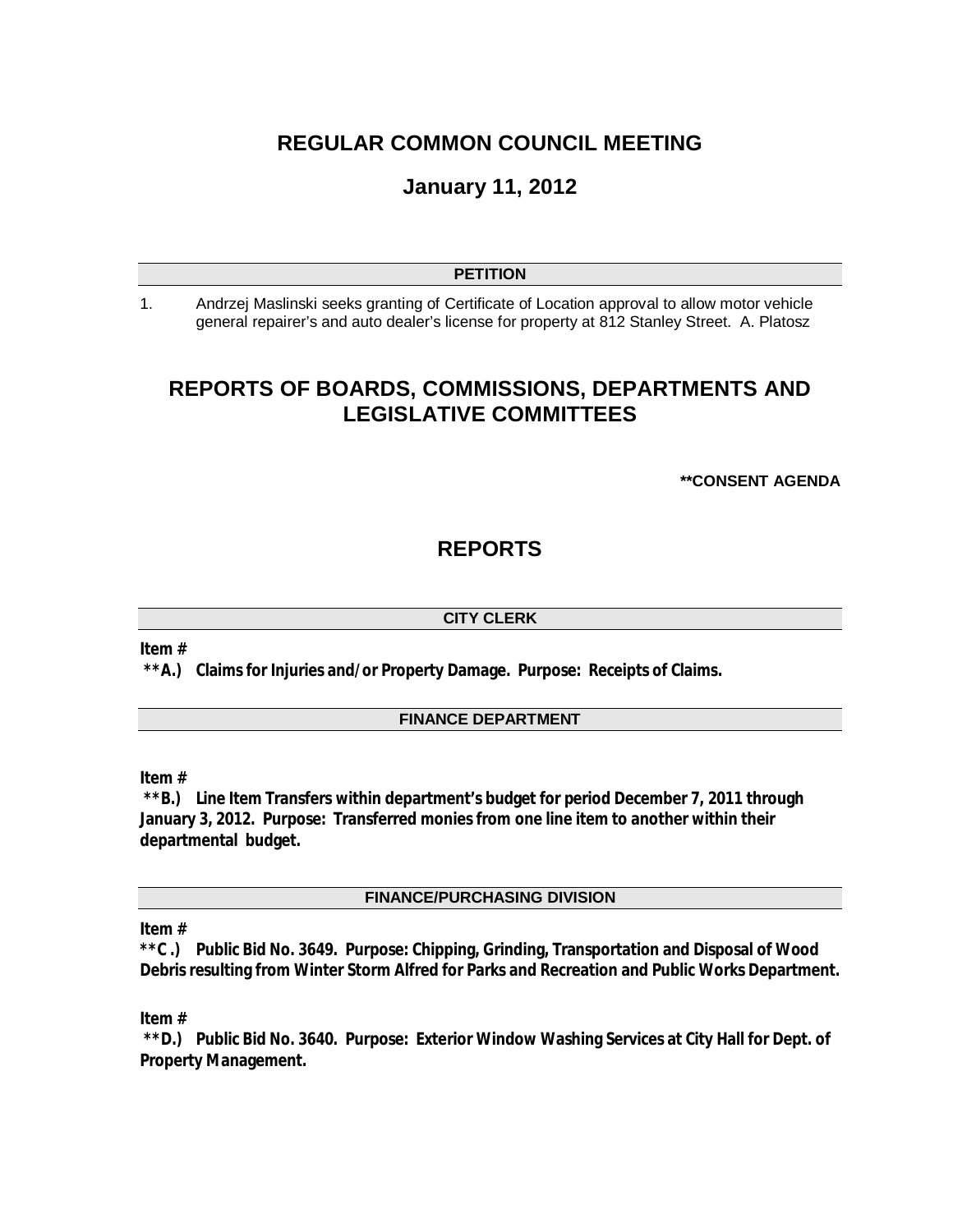## **Item #**

**\*\*E.) Public Bid No. 3646. Purpose: Recovery of Chlorofluorocarbons at New Britain Landfill and Recycling Center for Public Works Dept.** 

**Item #**

**\*\*F.) Public Bid No. 3643. Purpose: Rose Garden Walk Improvements at Walnut Hill Park for Parks and Recreation Department.**

### **Item #**

**\*\*G.) Professional Services. Purpose: Annual Technical Support and Maintenance for City Assessor's Office Software System.** 

## **Item #**

**\*\*H.) Sole Source. Purpose: Parts for Repairs to a Trench Shield for Public Works Department.** 

### **Item #**

**\*\*I.) Sole Source. Purpose: Air Pump for Extrication Tool for New Britain Fire Department.** 

### **Item #**

**\*\*J.) On-Call Engineering Services. Purpose: Environmental Services – 246 Beaver Street.**

### **Item #**

**\*\*K.) Cooperative Purchasing. Purpose: High Jump and Pole Vault Landing System and Cover Replacement at Veterans Stadium for Parks and Recreation Department.** 

### **Item #**

**\*\*L.) Emergency Purchase Order. Purpose: Replacement of Furnace at 55 Harvard Street.** 

### **COMMITTEE ON ADMINISTRATION, FINANCE AND LAW**

### **Item #**

**\*\*M.) Claims Sub-Committee. Purpose: Settlement of Claims.** 

### **COMMITTEE ON PLANNING, ZONING AND HOUSING**

**Item #31094-3**

**N.) Sections 7-40 through 7-45 of Article III of the Code of Ordinances be amended. Purpose: Anti-Blight Program.**

# **RESOLUTIONS RETURNED FROM COMMITTEE**

**Item #31094-3**

**1.) Sections 7-40 through 7-45 of Article III of the Code of Ordinances be amended. Purpose: Anti-Blight Program. M. Trueworthy, S. Bielinski, W. Pabon**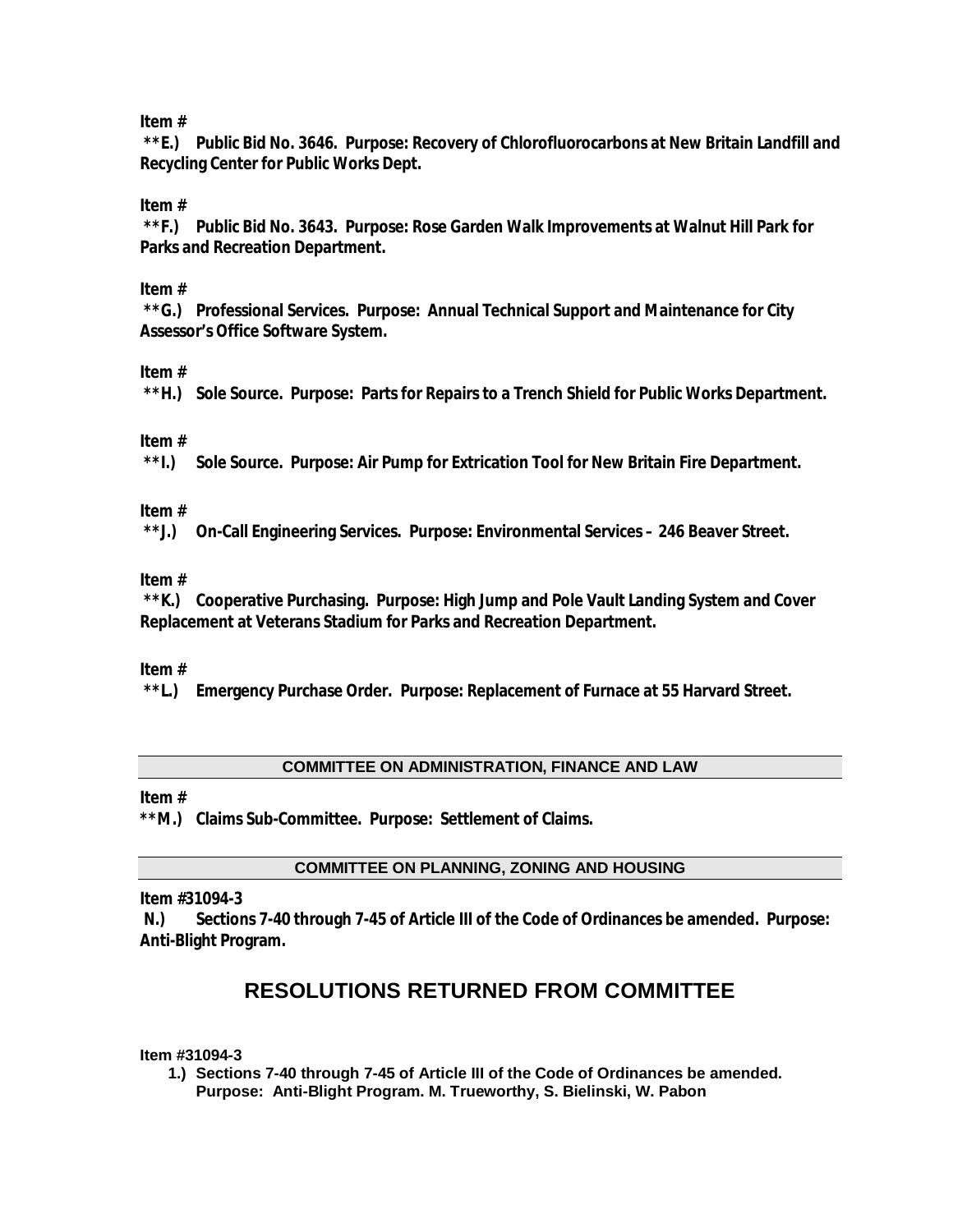# **NEW RESOLUTIONS**

## **Item #**

**2.) Grant entitled Regional Performance Incentive Program. Purpose: Assist Dial-A-Ride programs to be more efficient and responsive in scheduling and providing transportation. S. Black, Rha-Sheen Brown, T. Collins, E. Sanchez**

### **Item #**

**3.) CCSU Facility Use & Non-Descrimination Certification. Purpose: Utilize CCSU Campus Facilities including, but not limited to Indoor Sports Bubble, all gymnasiums, pools, athletic fields now and for all future events. S. Black, R. Brown, D. DeFronzo, J. Giantonio, E. Magnuszewski, E. Sanchez**

#### **Item #**

**4.) Accept Emergency Management Performance Grant (EMPG) payment. Purpose: Provide financial assistance to develop and to staff a comprehensive, all-hazard emergency management program. S. Bielinski, R. Centeno, E. Magnuszewski**

### **Item #**

**5.) Kyle T. Hedstrom - Golf Professional at Stanley Golf Course. Purpose: Mayor authorized to execute agreement for term January 1, 2012 through December 31, 2016.** 

#### **Item #**

**6.) Lead-Based Paint Hazard Control Grant Program. Purpose: Authorizes Mayor to submit application to U.S. Dept. of Housing and Urban Development. L. Hermanowski** 

#### **Item #**

**7.) Department of Public Works submit STP-Urban Grant application to CCRPA. Purpose: Funding for Hart Street Phase II project. T. Collins, E. Magnuszewski, C. Carlozzi, Jr., W. Pabon, E. Sanchez**

### **Item #**

**8.) Department of Public Works submit a Transportation Enhancement Grant Application. Purpose: Main Street Improvement Project. T. Collins, E. Magnuszewski, C. Carlozzi, Jr., W. Pabon, E. Sanchez**

### **Item #**

**9.) Budget Adoption – Police Department. Purpose: Hardware analysis system from Michael Bolton Charities to enhance capability to investigate crimes against children. S. Bielinski, C. Carlozzi, Jr., R. Centeno, L. Hermanowski, W. Pabon, E. Sanchez**

### **Item #**

**10.) Budget Appropriation – Police Dept. Purpose: Computer equipment for Forensic Investigations Unit from J. Walton Bissell Foundation to enhance capability to investigate crimes against children. S. Bielinski, C. Carlozzi, Jr., R. Centeno, L. Hermanowski, W. Pabon, E. Sanchez**